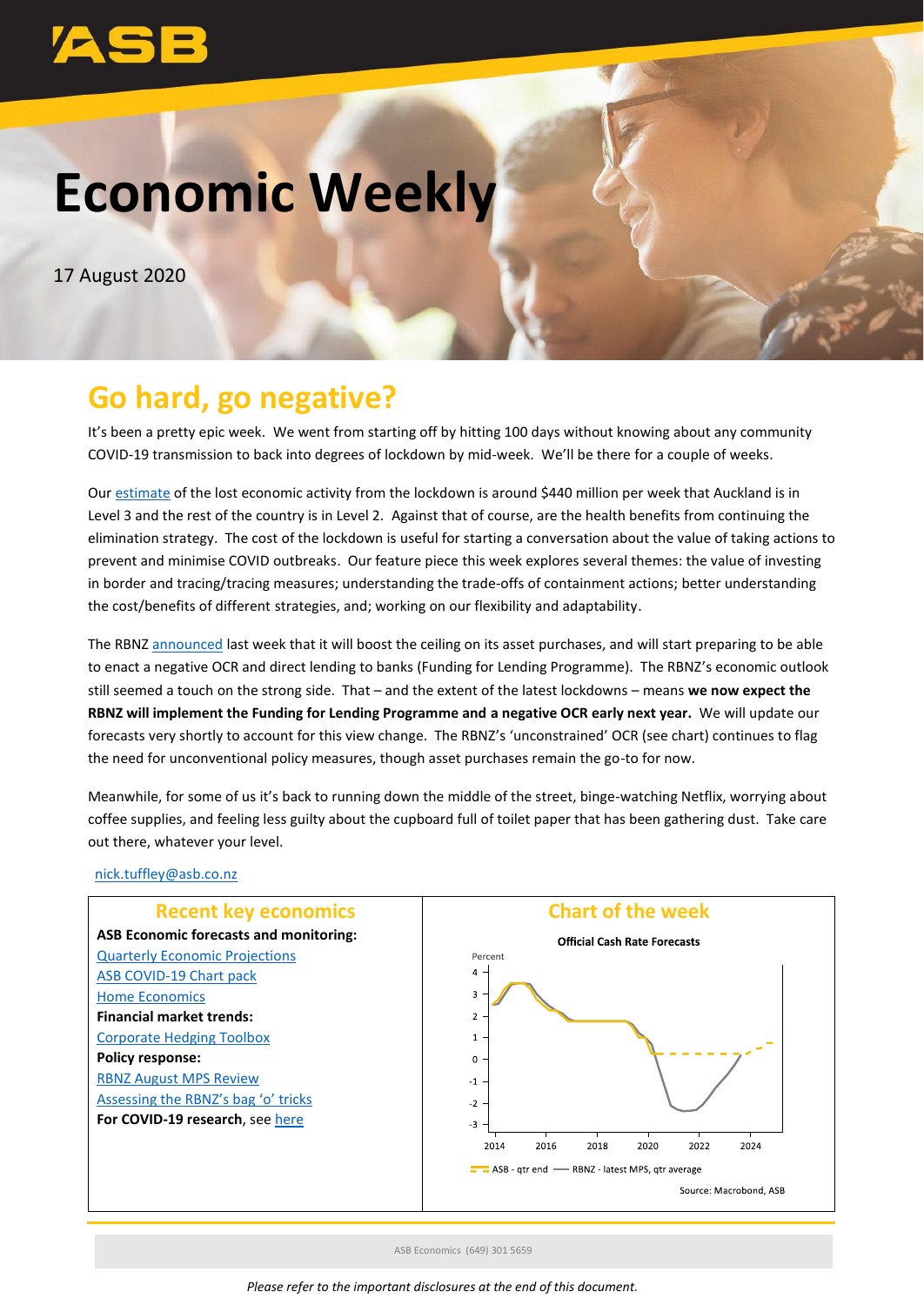# **Improving our responses, decision-making and resilience for the COVID fight**

- We need to get much better at preventing and responding to outbreaks.
- We also need to understand the risks/benefits of different strategies and containment measures.

Sequels are rarely as much fun as the original, so let's hope that Lockdown Part 2 will be mercifully short. This latest outbreak is a stark reminder that we need to:

- 1. Minimise the incidence of COVID outbreaks and the costs of getting on top of them;
- 2. Better understand the full economic and health costs/benefits of COVID-19 strategies;
- 3. Maximise the adaptiveness of our policies, work and home practices to minimise the impacts.

COVID-19 is creating a huge health and economic crisis. Without healthy people we don't have a healthy economy. Yet the health of our economy influences our health and quality of life. As we discussed in an earlier [note](https://www.asb.co.nz/content/dam/asb/documents/reports/economic-note/covid_thoughts_june2020.pdf) in June, there are huge economic and broader health costs of combatting COVID-19. We need to better understand the tradeoffs in what we are doing to prevent and contain COVID-19 so that we are making the best decisions we can. Nothing we do is without cost to the economy and our overall health and wellbeing. Unfortunately, the choices are hard.

Below are three things we need to be on top of to ensure we do our best over the coming years to minimise the health and economic impacts of the COVID-19 pandemic.

#### **Minimise the likelihood of outbreaks and minimise the costs of containing them**

We don't (yet) know the source of the latest COVID-19 outbreak, other than it appears a recent arrival carried by people or freight. But it is clear that our border and tracking/tracing processes have huge room for improvement. By our estimates the current lockdown is reducing economic activity (people's earnings) by nearly \$900 million. On top of that are other costs, such as flow-on impacts to jobs and capital expenditure from any loss of confidence and non-COVID health impacts. Avoiding the need for lockdowns is well worth heavy investment given the high costs. And if lockdowns are going to remain a go-to, we need to refine them so that we are delivering the containment benefits while minimising all the other economic and health costs. In short, we need to:

- **Have a no-compromise and no-expense-spared approach to the border.** Get in external experts to design border/freight/isolation processes, audit compliance, and set up an accountability framework. Be transparent about exactly what is being done, both to help build national confidence and subject the process to a much-needed higher level of scrutiny than has been the case;
- **Boost the tracing/tracking technology and resources.** Globally the cutting-edge technology and know-how has been there for months. The huge costs of resorting to lockdowns should be reason enough for overcoming resourcing and any other hurdles that other countries evidently have. For example, Sam Morgan's COVID Card costs less than two days of the current lockdown losses.
- **Assess individual containment measures** for their containment effectiveness relative to the economic/broader health costs of them. That way we will respond in a way that continually keeps us on the sweet spot of maximising our containment effectiveness while minimising the economic costs.
- **In particular, refine lockdown processes** to better balance the containment benefits against the economic and other health costs. Similar to the above point, if we focus more on enabling commercial activities in a safe way, we can reduce near-term and long-term economic impacts while still preventing community spread of the virus. Each lockdown causes damage and leaves businesses less able to cope with the next one.

#### **Get clarity about the costs and benefits of various COVID-19 strategies**

Every choice we make around how we response to virus has impacts, whether we are explicitly aware of them or not. Containment measures reduce the harm from COVID-19. However, the costs of those measures show up in many ways, some of which are long-term rather than immediate, including:

- Economic impacts that reduce our long-term national wealth, including our ability to finance quality health, education, and retirement. Quality of life is enabled by high national income;
- More immediate health impacts from lockdowns such as deferred healthcare (we still haven't cleared the backlog of postponed medical treatment from the first lockdown), mental health, domestic violence etc;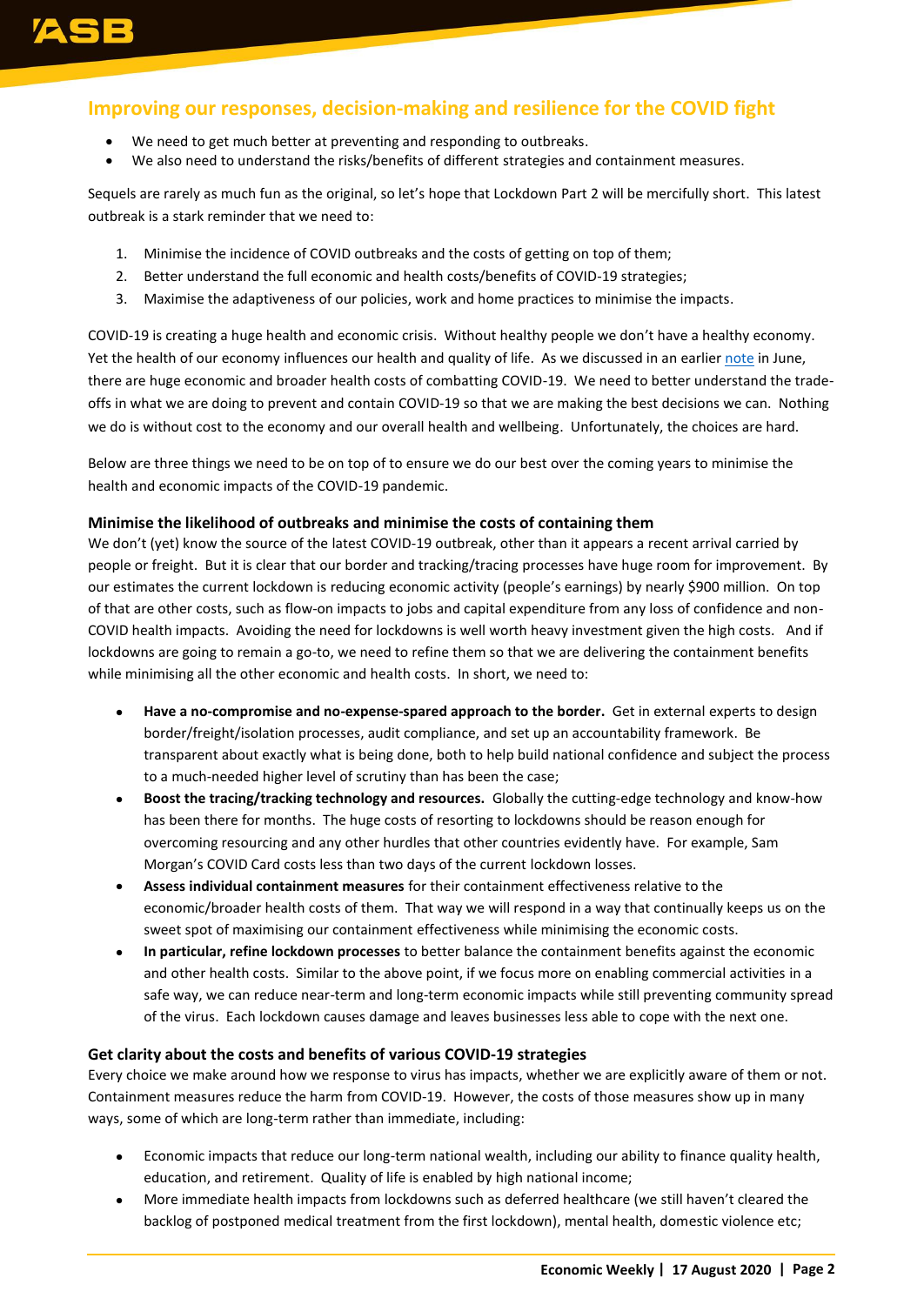# ASB

COVID-19 has been with the world throughout 2020. There is now a plethora of medical and economic understanding of the impacts of the virus, and it is growing all the time. We need to be using this evolving body of knowledge to continually update our understanding of the benefits and costs of high-level strategies so we make the best possible decisions we can. As yet there is little public information on this, and the last set of official modelling of COVID-19 casualties was done prior to the first lockdown.

The Treasury, the Ministry of Health, and MBIE now have information they can use to enrich our understanding of several important issues. For example, we should have data on: NZ deaths (ideally also specific causes to assess differing [impacts\)](https://blogs.otago.ac.nz/pubhealthexpert/2020/07/10/weekly-deaths-declined-in-nzs-lockdown-but-we-still-dont-know-exactly-why/); medical procedures undertaken (and backlog size); domestic violence rates; the number of students impacted by disrupted learning. There is data on mortality rates from COVID-19 (Sweden, sadly, has detailed demographic data). Treasury could refine its [Quality Adjusted Life Year](https://en.wikipedia.org/wiki/Quality-adjusted_life_year#:~:text=The%20quality%2Dadjusted%20life%20year,one%20year%20in%20perfect%20health.) measure so all the various health impacts can be quantified. Below are some areas to gain insights into.

Under various strategies (e.g. elimination, containment, 'leave it to the people') model/estimate:

- The likely COVID-19 casualties number, mortality rates, demographic and socio-economic impacts;
- The short- and long-term economic impacts of these measures;
- The impacts on health outside of COVID-19.

The strategy endorsed by both of NZ's major political parties is elimination. We need to better understand what key assumptions need to play out for this path to ultimately be the right one in the long term. If we are relying on an effective vaccine, how likely is that? How long should we wait for it to be deployed? How will we keep up our engagement with the rest of the world (crucial for maintaining and developing export markets)?

All this may sound a bit bland or clinical. To put it more simply, what we essentially need to do is better understand the trade-offs in saving people from COVID-19 against the health impacts of combatting the virus such as increased deaths/illness from added cancer & cardio cases, suicide etc. as well as potential reductions in [life expectancy](http://www.colbas.org/ntp/opnAxs/N02TH20A.pdf) amongst the wider population. And we need do the sums for outcomes spanning over decades. All of that is incredibly challenging in an environment of huge uncertainty. We are implicitly making these choices already. But the better we understand the choices, the more likely we are to make choices that stand us in good stead.

#### **Let's get flexible, flexible**

This latest COVID-19 outbreak is a reality check for all of us. Either we need to be prepared for further lockdowns to eliminate the virus any time there is another border breach. Or, if elimination is ever abandoned, we'll need to learn to cope on a more everyday basis with measures to suppress waves of community infection.

We have learned a lot from Lockdown One. But now is a reminder that flexibility, adaptability and resilience are extremely important. The more that businesses can proof themselves against lockdown restrictions the more we can minimise the costs of fighting the virus. That may include reconfiguring floor layouts, operating methods, and ensuring effective digital commerce and distribution platforms, if not already done. ASB has created [BusinessHub](https://businesshub.asb.co.nz/) to give some insights into actions businesses can take. Financial support from [ASB](https://www.asb.co.nz/covid-19#support-options) and other banks is there for those in need. And more government support may come available if the lockdown endures – keep an eye out for announcements. An extended wage subsidy is already on the way.

And for all the political parties out there, we need to know what The Vision is. This is the greatest economic and health crisis we have faced for many decades. The decisions we make over the next few years are going to define our future in a way that we probably haven't seen since World War 2. We desperately need to see a sound contest of forward-looking goals and principles to guide our path forward.

#### **Take care**

We are in a marathon in combatting COVID-19, and endurance (emotional and financial) is key. We need to reach out if we need support of any kind and check in with people to make sure they are okay. There will be light at the end of the tunnel, we just don't know how long the tunnel is right now but we will get there together one-day-at-a-time. All the best. Kia Kaha. [nick.tuffley@asb.co.nz](mailto:nick.tuffley@asb.co.nz)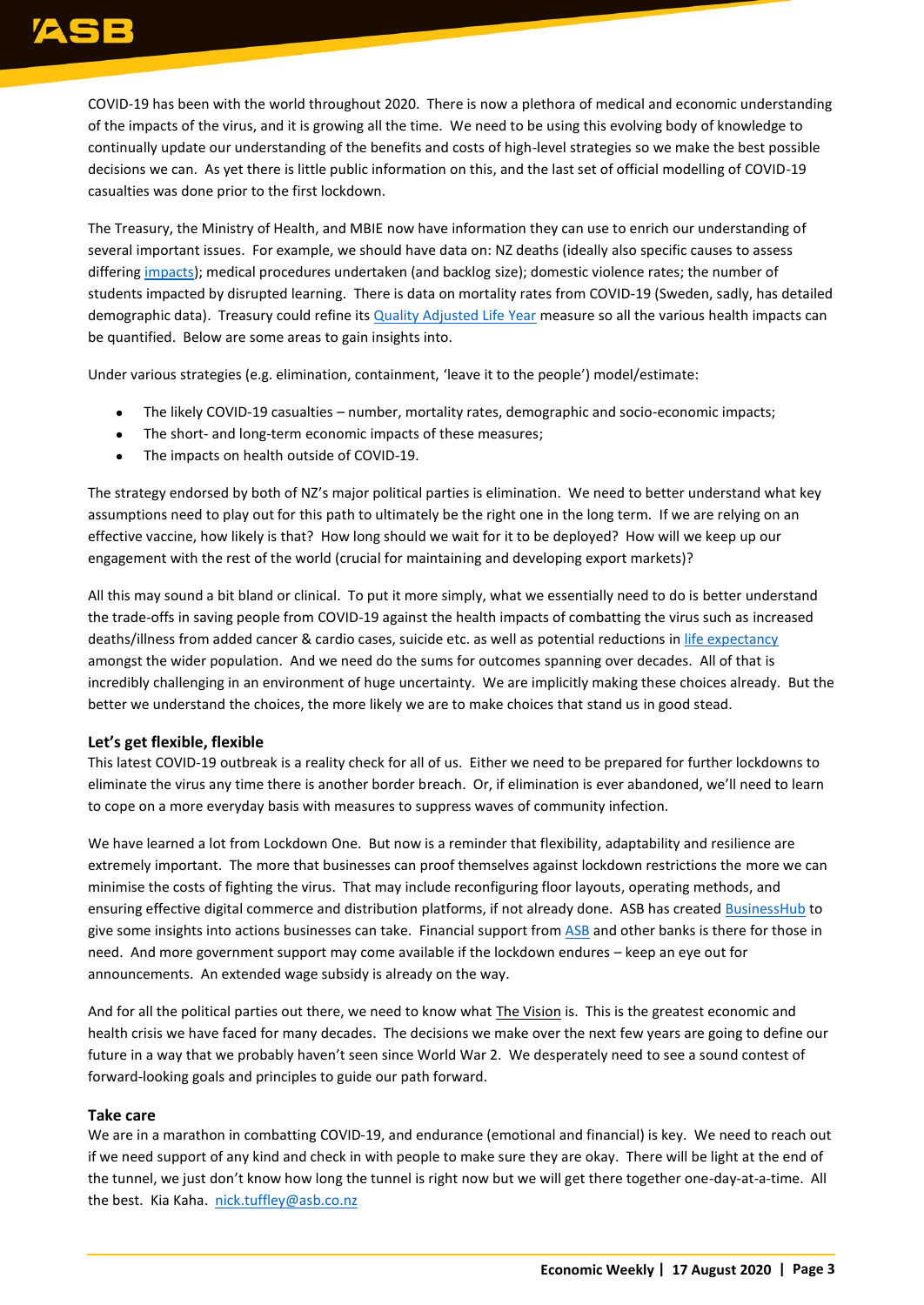# **Foreign Exchange Market**

| <b>FX Rates</b> | Current* | Week ago | Month ago | Year ago | ST Bias          | Support <sup>^</sup> | Resistance <sup>^</sup> |
|-----------------|----------|----------|-----------|----------|------------------|----------------------|-------------------------|
| NZD/USD         | 0.6538   | 0.6605   | 0.6546    | 0.6442   | <b>FLAT/DOWN</b> | 0.6400               | 0.6710                  |
| NZD/AUD         | 0.9122   | 0.9221   | 0.9366    | 0.9479   | <b>DOWN</b>      | 0.9095               | 0.9240                  |
| NZD/JPY         | 69.70    | 69.85    | 70.16     | 68.36    | <b>FLAT</b>      | 68.00                | 71.60                   |
| NZD/EUR         | 0.5521   | 0.5600   | 0.5748    | 0.5802   | <b>FLAT/DOWN</b> | 0.5385               | 0.5650                  |
| NZD/GBP         | 0.4990   | 0.5054   | 0.5208    | 0.5327   | <b>FLAT/DOWN</b> | 0.4900               | 0.5150                  |
| TWI             | 71.2     | 71.7     | 72.1      | 71.63    | <b>FLAT</b>      | N/A                  | N/A                     |

*^ Weekly support and resistance levels \* Current as at 9.30am today; week ago as at Monday 5pm*

#### **NZD Recap**

The RBNZ's surprisingly aggressive easing announcement last Wednesday saw the NZD/USD underperform last week. NZD was the weakest performing G10 currency over the week. NZD/USD slipped to one-month lows around 0.6530 and NZD/AUD hit 2-year lows around 0.9130. The fall in the former would have been larger if it weren't for another modest fall in the USD over the week.

#### **Outlook**

The key message from the RBNZ last week was that they are prepared to pull out all the stops to get NZ interest rates lower and support the economy. The Bank's quantitative easing (QE) programme was ramped up by more than anyone expected (to \$100b) and the chances we see negative interest rates next year are now much higher.

These factors set the NZD up for additional near-term underperformance in our view. The RBNZ's approach to QE is much more aggressive than those in Australia or the US. Indeed, NZ-US 2-year interest rate (swap) differentials fell back into negative territory last week from levels around zero. This has seen the 'fair-value' range implied by our short-term NZD/USD valuation model fall a cent, to 0.6350-0.6750.

We'd expect any NZD weakness to continue to be most pronounced against the AUD. Indeed, the downside risks to our NZD/AUD forecasts continue to grow. The RBNZ's balance sheet is set to expand faster than the RBA's and, unlike NZ, the RBA has continued to stress that a negative cash rate in Australia is very unlikely. Relative commodity prices also continue to shift slowly in Australia's favour as iron ore prices surge. These factors suggest the NZD/AUD downtrend can extend further. Our CBA colleagues estimate an NZD/AUD 'fair-value' range of 0.8500-0.9200.

Near-term direction for the NZD will be driven much more by domestic factors than offshore this week. Not only is the offshore data calendar relatively light, but the evolving situation with Auckland's COVID outbreak is potentially a big deal for the local economic and monetary policy outlook, and by association the NZD. The daily 1pm COVID updates, and the GDT dairy auction on Wednesday are the local focus now that this week's Pre-Election Fiscal Update (PREFU) has been delayed.

#### [mike.jones@asb.co.nz](mailto:Mike.jones@asb.co.nz)

| ASB foreign exchange forecasts |      |           |             |      |      |      | Mar-20 Jun-20   Sep-20 Dec-20   Mar-21   Mar-22   Mar-23 |
|--------------------------------|------|-----------|-------------|------|------|------|----------------------------------------------------------|
| (end of quarter)               |      | << actual | forecast >> |      |      |      |                                                          |
| NZD/USD                        | 0.60 | 0.64      | 0.64        | 0.65 | 0.66 | 0.68 | 0.66                                                     |
| NZD/AUD                        | 0.97 | 0.93      | 0.91        | 0.90 | 0.88 | 0.88 | 0.86                                                     |
| NZD/JPY                        | 65   | 69        | 66          | 66   | 67   | 69   | 67                                                       |
| NZD/EUR                        | 0.54 | 0.57      | 0.55        | 0.57 | 0.58 | 0.60 | 0.58                                                     |
| NZD/GBP                        | 0.49 | 0.52      | 0.52        | 0.52 | 0.52 | 0.52 | 0.51                                                     |
| NZD/CNY                        | 4.3  | 4.5       | 4.6         | 4.6  | 4.7  | 4.8  | 4.6                                                      |
| NZD TWI                        | 68.8 | 71.4      | 71.1        | 71.7 | 72.1 | 73.6 | 71.4                                                     |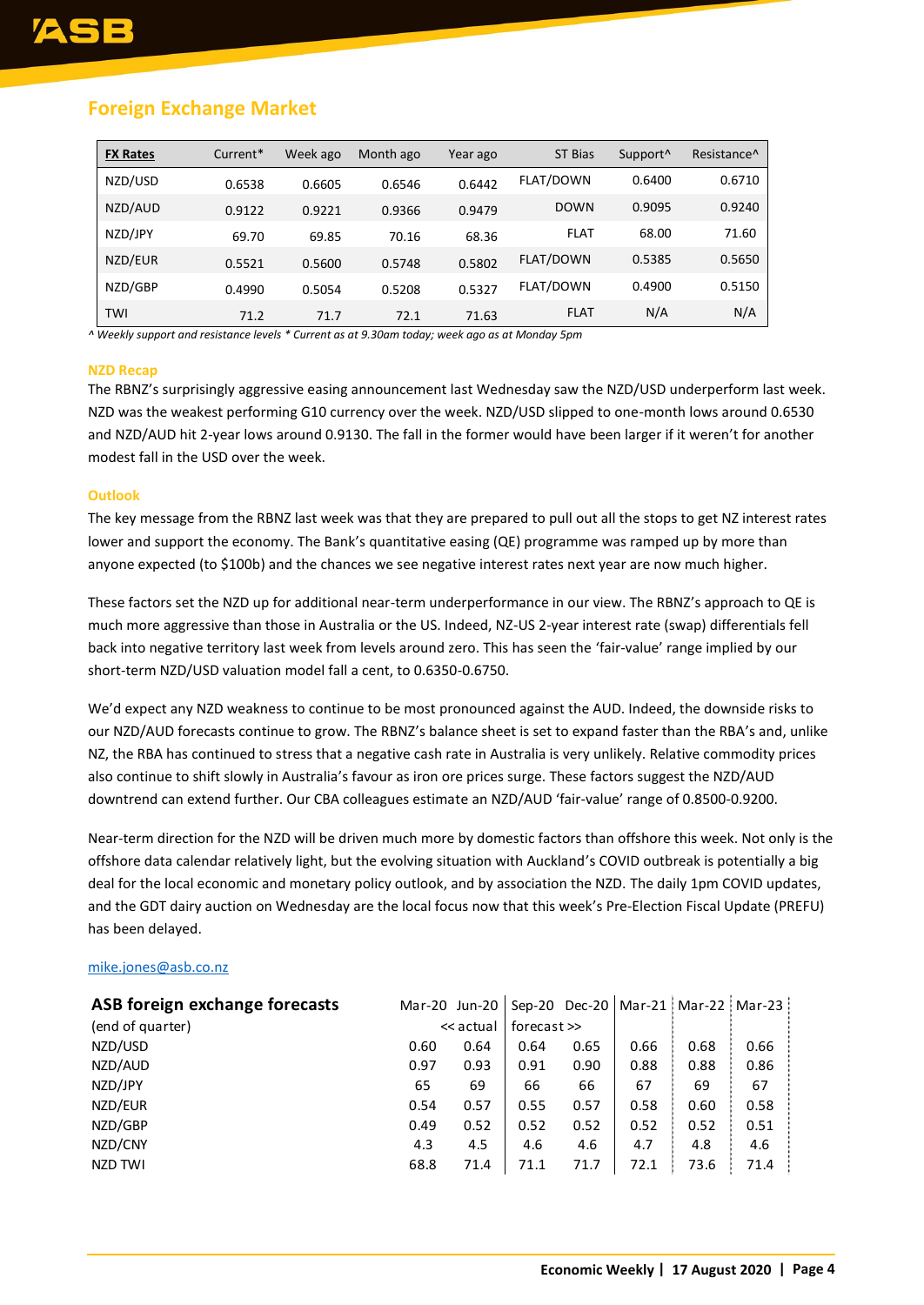### **Interest Rate Market**

| Wholesale interest rates  | Current | Week ago | Month ago | Year ago | <b>ST Bias</b> | <b>MT Bias</b> |
|---------------------------|---------|----------|-----------|----------|----------------|----------------|
| Cash rate                 | 0.00    | 0.25     | 0.25      | 1.00     | <b>UNCH</b>    | UP.            |
| 90-day bank bill          | 0.29    | 0.30     | 0.30      | 1.21     | <b>UNCH</b>    | UP             |
| 2-year swap               | 0.14    | 0.21     | 0.21      | 0.93     | <b>UNCH</b>    | UP.            |
| 5-year swap               | 0.22    | 0.30     | 0.33      | 0.93     | <b>UNCH</b>    | UP.            |
| 10-year swap              | 0.61    | 0.66     | 0.70      | 1.19     | <b>UNCH</b>    | UP.            |
| 10-year govt bond yield   | 0.67    | 0.78     | 0.90      | 1.01     | <b>UNCH</b>    | UP             |
| Curve Slope (2s10s swaps) | 0.47    | 0.45     | 0.49      | 0.26     | <b>UNCH</b>    | <b>DOWN</b>    |

*\* Current as at 9.30am today; week ago as at Monday 5pm. Key UNCH = Broadly unchanged*

#### **Market Recap**

Last week saw a sizeable fall in NZ yields. Proof of community-based transmission of COVID-19 in NZ saw the move up to Alert Level 3 in Auckland and the shift to Alert Level 2 for the rest of NZ. That will weigh on the NZ economic recovery, and the NZ General Election has been pushed out to 17 October. The RBNZ delivered a more dovish than expected Monetary Policy Statement last Wednesday, in which it raised its Large-Scale Asset Purchase Programme (LSAP) to \$100bn through to June 2022 and raised the Crown Indemnity on conventional NZ government bond purchases to 60%. The RBNZ also signalled a scaled up weekly asset purchase programme, keeping NZ 10-year bond yields (0.65%) around 3-month lows. The RBNZ also noted risks as being downwardly skewed and explicitly flagged a package of further easing measures, including a funding for lending programme. Global yields were firmer with US 10 year Treasury yields up 13bps over the week (to 0.71%). Drivers included rising US debt sales, a generally improving tome of data (including rising US consumer prices) and hopes that the White House and House Democrats would agree to a new US support package. The Australian 10-year yield is around the highest in more than 2 months (0.93%) despite RBA asset purchases keeping the 3-year bond yield close to its target of around 0.25%.

#### **Near-term interest rate outlook**

We have formally changed our RBNZ call and have now pencilled in the OCR to be cut by 75bps to -0.50% by early 2021 (most likely April), with the OCR to remain at this level until the COVID-19 storm passes. This is on the proviso that COVID-19 continues to remain a strong headwind to NZ and global economies, that operational hurdles around a negative OCR are cleared, that the RBNZ do not shift their earlier guidance on not changing the OCR till early next year, and that the lower OCR will be in conjunction with a funding for lending programme that will provide stable, low cost funding to banks that can be lent out. We see NZ yields moving lower, particularly with markets currently pricing in an OCR of 0% by next April and an OCR trough of just -0.15% from late 2021.

In the interim, we also expect that the RBNZ will remain highly committed to using its beefed-up asset purchase programme and forward guidance to provide significant liquidity and keep yields low across the curve. NZ Treasury had scheduled the Pre-Election Fiscal and Economic Update (PREFU) for release this week, but along with the General Election, the PREFU is now delayed.

We see scope for global yields to retrace some of their earlier climbs and for global yield curves to flatten this week. This week's US FOMC minutes are likely to strike a dovish tone, with discussion around changing forward guidance to be of particular interest. A break though in the current stalemate between the Democrats and the White House over fiscal support packages has the potential to push yields higher, but this still looks a way off. In the ECB's July Monetary Policy Meeting Account, much like the RBA Minutes for August, we do not expect any new material information. The resumption of government bond purchases by the RBA to hold 3-year Australian Government Bond yields close to its 0.25% target will be monitoring closely.

#### **Medium-term outlook**

Providing operational hurdles are cleared and the RBNZ sticks to its forward guidance we expect to see the RBNZ cut the OCR to -0.50% by early 20121 (we have pencilled in April) and for a funding for lending programme introduced at this time. Low global inflation and subdued global growth prospects should keep NZ yields low and the curve flat despite high public debt issuance. [mark.smith4@asb.co.nz](mailto:mark.smith4@asb.co.nz)

### **Domestic events**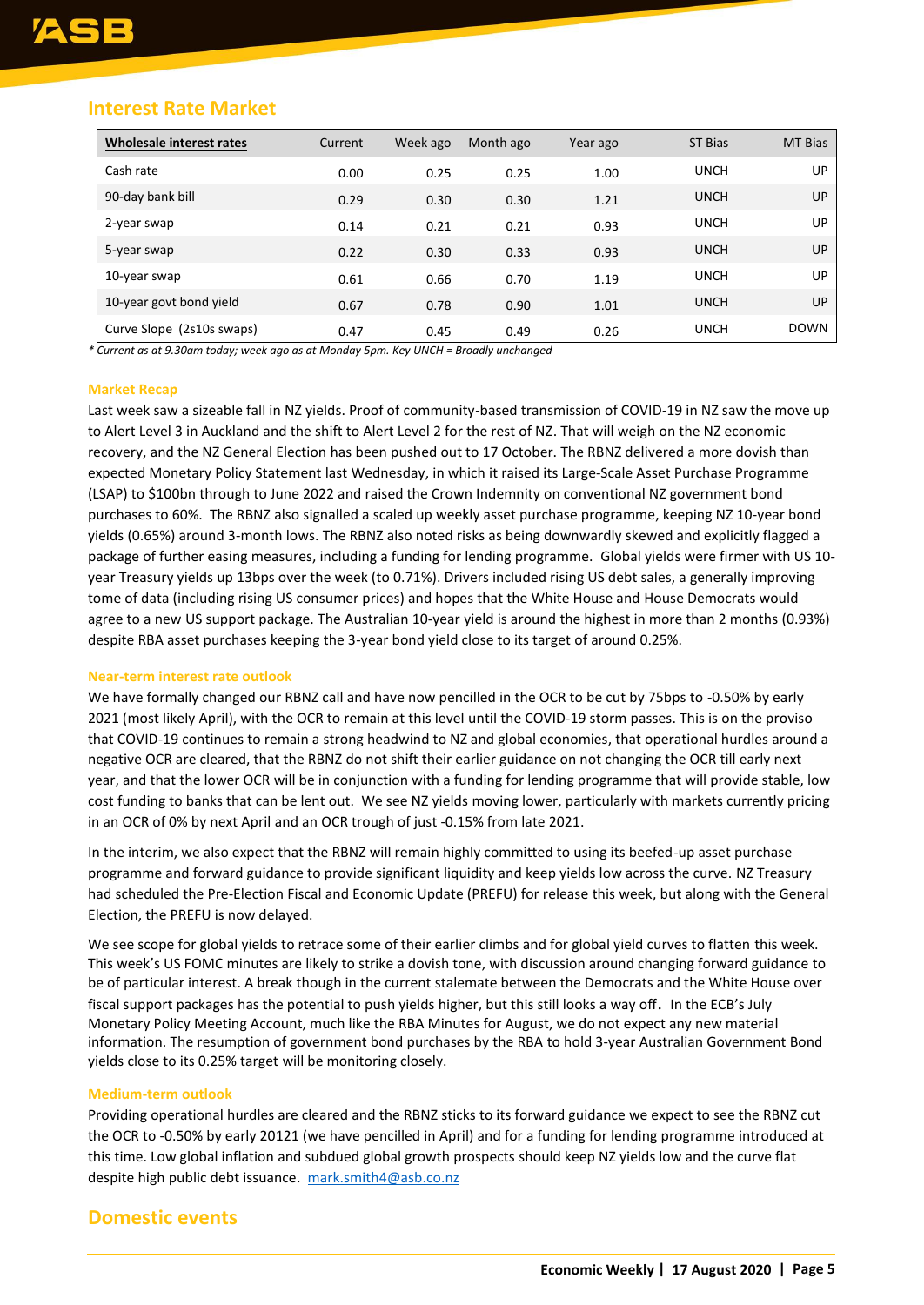| Data                                                  | Date  | Time      | Market                   | ASB |
|-------------------------------------------------------|-------|-----------|--------------------------|-----|
|                                                       |       | (NZT)     |                          |     |
| GlobalDairyTrade auction, whole milk powder, % change | 19/08 | overnight | $-7.5$                   |     |
| Retail Sales volumes, Q2, % qoq                       | 24/08 | 10:45am   |                          | -20 |
| Pre-election Economic and Fiscal Update (now delayed) | -     | -         | $\overline{\phantom{0}}$ |     |

Treasury was scheduled to the release the Pre-election Economic and Fiscal Update (PREFU) on Thursday at 1pm. However, given the Election has been postponed to October 17, the PREFU release is also going to be rescheduled.

**We expect a record Q2 fall in retail volumes** given the impact of physical distancing, lockdown restrictions, and border/travel restrictions instigated to contain the COVID-19 outbreak. NZ was in Alert Level 4 at the start of Q2, with restrictions subsequently relaxed over the quarter. This resulted in physical store closures initially impacting the 60%+ of total retail deemed to be non-essential, with physical distancing requirements impacting wider economic activity.

We expect to see approximate 50% falls in accommodation and hospitality retail, with fuel and motor vehicle retail copping major declines. Around 15-20% quarterly falls are expected for electronics, durable and apparel retail with a post-lockdown boost evident. Supermarket volumes should be little changed. More timely data, including proprietary ASB card spending information, has confirmed a solid rebound in spending in May, June and July, with pent-up demand, higher durables spending, the desire to support local retail and higher domestic tourism key supports. However, increasing COVID-19 restrictions following a community outbreak, the shut NZ border and widespread job losses looks set to scupper the retail recovery. A difficult Christmas shopping period looms for local retailers.

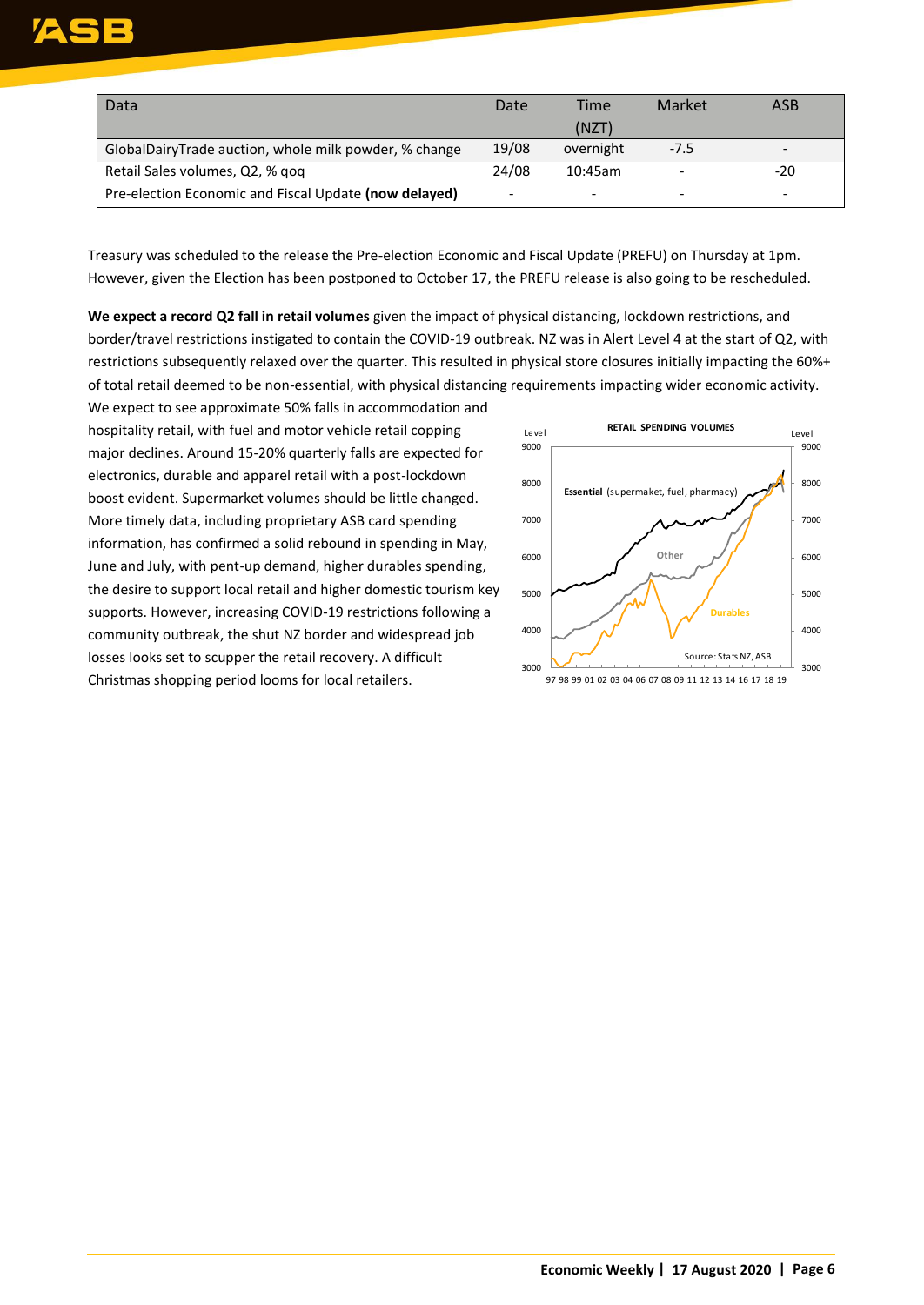### **Major International Events for the week ahead\***

| Data                                        | Date  | Time               | <b>ASB</b> |
|---------------------------------------------|-------|--------------------|------------|
|                                             |       | (NZT)              |            |
| Australia CBA card spend, week ending 14/8  | 18/08 |                    |            |
| Australia RBA Board Minutes                 | 18/08 | 1:30 <sub>pm</sub> |            |
| Australia Prelim Retail Trade, July, % mom  | 19/08 | 4:30 <sub>pm</sub> | $+1.5$     |
| UK CPI, July                                | 19/08 | 6:00 <sub>pm</sub> |            |
| EZ ECB July Monetary Policy Meeting Account | 20/08 | 11:30pm            |            |
| <b>US FOMC Meeting Minutes</b>              | 20/08 | 6:00am             |            |
| UK Retail Sales, July, % mom                | 21/08 | 6:00 <sub>pm</sub> |            |
| UK PMI, August                              | 21/08 | 8:30 <sub>pm</sub> |            |
| EZ PMIs, August                             | 21/08 | 8:00 <sub>pm</sub> |            |

*\*Originally published by CBA Global Markets Research on Friday 14 August at 1:49 pm*

Over the period of stage 4 shutdowns in Metropolitan Melbourne we expect to see Victorian card spending lag behind the rest of Australia. We will be watching **CBA's internal card spending data** closely to see to what extent this materialises. Online spending continues to run at a high level.

As widely expected the **RBA** left monetary policy unchanged at the August Board meeting. But the RBA did resume purchasing Commonwealth government bonds in the secondary market to ensure that the yield on 3-year bonds remains consistent with the target of 0.25%. Given the Statement on Monetary Policy was released following the Board meeting we do not expect any new information of note from the **August minutes**.

The **ECB** made no policy changes at its 16 July meeting and there was no indication of any change soon. As such, we don't expect new material information from the **meeting account**.

The **FOMC meeting minutes** are likely to strike a dovish tone. US economic activity was slowing and FOMC members were growing more cautious over the economic outlook ahead of the July meeting. Any discussions around changing forward guidance, including adopting a flexible inflation target, will be closely monitored.

**UK retail sales** are likely to lift: the July British Retail Consortium retail sales monitor and the Gfk consumer confidence survey point to a further pick-up in consumer spending over the month. Going forward, above average savings rate and continued uncertainty around the risk to health from Covid-19 remain major headwinds for consumer spending.

The UK composite PMI rose to a 61-month high of 57.0 in July. The August **UK PMIs** will indicate whether the recovery in economic activity is starting to level off or gaining momentum.

The composite **Eurozone PMI** rose to a 25-month high of 54.9 in July. The August PMIs will indicate whether the recovery in economic activity is starting to level off or gaining momentum.